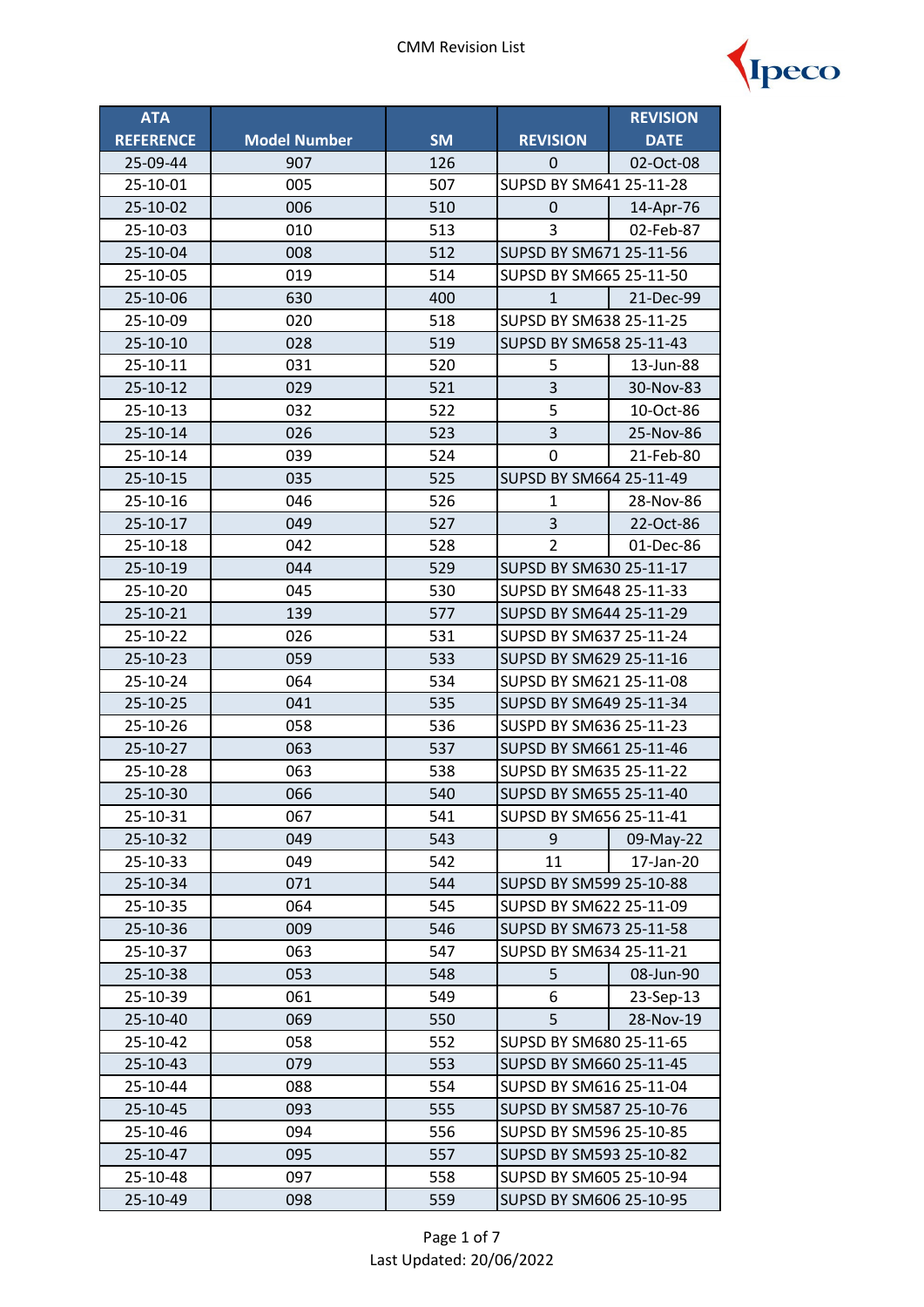

| <b>ATA</b>       |                     |           |                         | <b>REVISION</b> |  |
|------------------|---------------------|-----------|-------------------------|-----------------|--|
| <b>REFERENCE</b> | <b>Model Number</b> | <b>SM</b> | <b>REVISION</b>         | <b>DATE</b>     |  |
| 25-10-51         | 096                 | 561       | SUPSD BY SM595 25-10-84 |                 |  |
| 25-10-52         | 102                 | 562       | SUPSD BY SM626 25-11-13 |                 |  |
| 25-10-53         | 103                 | 563       | SUPSD BY SM625 25-11-12 |                 |  |
| 25-10-54         | 104                 | 564       | SUPSD BY SM604 25-10-93 |                 |  |
| 25-10-55         | 078                 | 565       | 5<br>20-Mar-12          |                 |  |
| 25-10-56         | 118                 | 566       | SUPSD BY SM650 25-11-36 |                 |  |
| 25-10-57         | 112                 | 567       | SUPSD BY SM611 25-11-01 |                 |  |
| 25-10-58         | 107                 | 568       | SUPSD BY SM608 25-10-97 |                 |  |
| 25-10-59         | 134                 | 569       | SUPSD BY SM594 25-10-83 |                 |  |
| 25-10-60         | 115                 | 570       | 18                      | 18-Apr-18       |  |
| 25-10-65         | 159                 | 576       | SUPSD BY SM659 25-11-44 |                 |  |
| 25-10-69         | 160                 | 580       | 8                       | 10-Jan-19       |  |
| 25-10-70         | 185                 | 581       | $\overline{2}$          | 16-Jul-14       |  |
| 25-10-71         | 186                 | 582       | 0                       | 01-Jul-91       |  |
| 25-10-72         | 165                 | 583       | SUPSD BY SM628 25-11-15 |                 |  |
| 25-10-73         | 188                 | 584       | 8                       | 23-Mar-17       |  |
| 25-10-74         | 172                 | 585       | 0                       | 18-Oct-91       |  |
| 25-10-76         | 093                 | 587       | 36                      | 30-Sep-20       |  |
| 25-10-78         | 210                 | 589       | 28                      | 14-Sep-21       |  |
| 25-10-79         | 211                 | 590       | 31                      | 23-Jul-20       |  |
| 25-10-80         | 212                 | 591       | 15                      | 23-Jul-20       |  |
| 25-10-81         | 213                 | 592       | 11                      | 21-Jul-14       |  |
| 25-10-82         | 095                 | 593       | 27                      | 05-Sep-17       |  |
| 25-10-83         | 134                 | 594       | 15                      | 08-Sep-10       |  |
| 25-10-84         | 096                 | 595       | 24                      | 28-Apr-21       |  |
| 25-10-85         | 094                 | 596       | 18                      | 05-Sep-17       |  |
| 25-10-86         | 183                 | 597       | 6                       | 23-Mar-01       |  |
| 25-10-87         | 201                 | 598       | 52                      | 27-Dec-21       |  |
| 25-10-88         | 071                 | 599       | 14                      | 17-Jul-13       |  |
| 25-10-89         | 218                 | 600       | 16                      | 21-Jul-14       |  |
| 25-10-90         | 217                 | 601       | 12                      | 19-Sep-14       |  |
| 25-10-91         | 205                 | 602       | 14                      | 30-Jul-20       |  |
| 25-10-92         | 199                 | 603       | 4                       | 18-Jun-13       |  |
| 25-10-93         | 104                 | 604       | 22                      | 05-Sep-17       |  |
| 25-10-94         | 097                 | 605       | 15                      | 10-Aug-21       |  |
| 25-10-95         | 098                 | 606       | 24                      | 14-Sep-21       |  |
| 25-10-97         | 107                 | 608       | 22                      | 19-Mar-21       |  |
| 25-10-98         | 227                 | 609       | 11                      | 25-Sep-12       |  |
| 25-11-01         | 112                 | 611       | 18                      | 19-Dec-21       |  |
| 25-11-02         | 226                 | 614       | 35                      | 07-Oct-20       |  |
| 25-11-03         | 165                 | 615       | 12                      | 28-Aug-14       |  |
| 25-11-04         | 088                 | 616       | 19                      | 30-Aug-16       |  |
| 25-11-05         | 183                 | 617       | $\mathbf{1}$            | 28-Feb-11       |  |
| 25-11-06         | 249                 | 618       | $\overline{7}$          | 17-Sep-12       |  |
| 25-11-07         | 243                 | 619       | 13                      | 19-Mar-14       |  |
| 25-11-08         | 064                 | 621       | 15                      | 04-Oct-21       |  |
| 25-11-09         | 064                 | 622       | 25                      | 04-Oct-21       |  |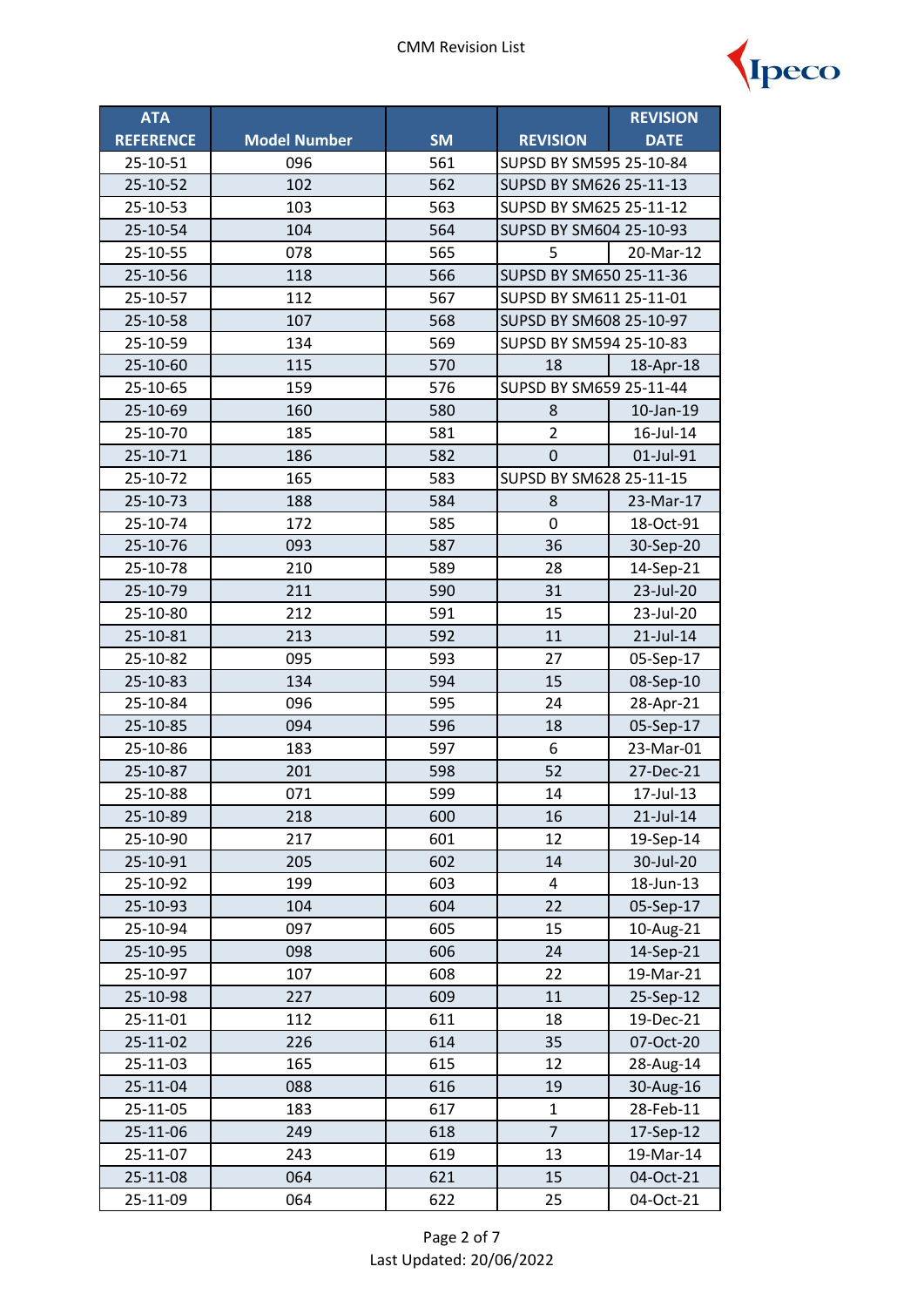

| <b>ATA</b>       |                     |           |                         | <b>REVISION</b> |
|------------------|---------------------|-----------|-------------------------|-----------------|
| <b>REFERENCE</b> | <b>Model Number</b> | <b>SM</b> | <b>REVISION</b>         | <b>DATE</b>     |
| $25 - 11 - 10$   | 254                 | 623       | 21                      | 29-Nov-21       |
| 25-11-11         | 250                 | 624       | 7                       | 04-May-10       |
| $25 - 11 - 12$   | 103                 | 625       | 15                      | 30-Sep-19       |
| $25 - 11 - 13$   | 102                 | 626       | 27                      | 17-Sep-21       |
| $25 - 11 - 14$   | 244                 | 627       | 18                      | 09-Nov-12       |
| 25-11-15         | 165                 | 628       | 4                       | 28-Aug-12       |
| $25 - 11 - 16$   | 059                 | 629       | 8                       | 03-Feb-12       |
| 25-11-17         | 044                 | 630       | 9                       | 02-Oct-19       |
| 25-11-18         | 254                 | 631       | 13                      | 27-Sep-21       |
| 25-11-19         | 256                 | 632       | 11                      | 14-Jan-22       |
| 25-11-20         | 272                 | 633       | 15                      | 15-Mar-21       |
| 25-11-21         | 063                 | 634       | 31                      | 08-Jul-22       |
| 25-11-22         | 063                 | 635       | 29                      | 17-Sep-21       |
| 25-11-23         | 058                 | 636       | 16                      | 30-Aug-19       |
| 25-11-24         | 026                 | 637       | 16                      | 07-Feb-17       |
| 25-11-25         | 020                 | 638       | $\overline{2}$          | 19-Oct-09       |
| 25-11-26         | 258                 | 639       | 37                      | 25-May-22       |
| 25-11-27         | 142                 | 640       | 9                       | 13-Apr-12       |
| 25-11-28         | 005                 | 641       | $\mathbf{1}$            | 21-Jun-01       |
| 25-11-29         | 041                 | 644       | 16                      | 22-May-15       |
| 25-11-30         | 275                 | 645       | 5                       | 16-Jan-12       |
| 25-11-31         | 185                 | 646       | 12                      | 03-Dec-20       |
| 25-11-32         | 209                 | 647       | 9                       | 23-Jul-20       |
| 25-11-33         | 045                 | 648       | $\overline{\mathbf{4}}$ | 04-Dec-09       |
| 25-11-34         | 041                 | 649       | $\overline{7}$          | 02-Mar-18       |
| 25-11-35         | 255                 | 651       | 5                       | 26-Sep-12       |
| 25-11-36         | 118                 | 650       | 11                      | 16-Apr-20       |
| 25-11-37         | 254                 | 652       | 20                      | 30-Sep-21       |
| 25-11-38         | 258                 | 653       | 49                      | 04-Apr-22       |
| 25-11-39         | 296                 | 654       | 38                      | 18-Feb-21       |
| 25-11-40         | 066                 | 655       | 19                      | 04-Oct-21       |
| 25-11-41         | 067                 | 656       | 18                      | 02-Sep-20       |
| 25-11-42         | 307                 | 657       | 3                       | 04-Sep-12       |
| 25-11-43         | 028                 | 658       | 4                       | 05-Jul-06       |
| 25-11-44         | 159                 | 659       | 3                       | 06-Dec-13       |
| 25-11-45         | 079                 | 660       | 10                      | 23-Jun-17       |
| 25-11-46         | 063                 | 661       | 17                      | 17-Sep-21       |
| 25-11-47         | 316                 | 662       | $\overline{2}$          | 21-Apr-05       |
| 25-11-48         | 317                 | 663       | 18                      | 24-May-18       |
| 25-11-49         | 035                 | 664       | 4                       | 22-Oct-10       |
| 25-11-50         | 019                 | 665       | 3                       | 06-Oct-09       |
| 25-11-51         | 020                 | 666       | $\overline{2}$          | 13-Apr-12       |
| 25-11-52         | 318                 | 667       | 11                      | 13-Oct-17       |
| 25-11-53         | 326                 | 668       | 23                      | 07-Jul-21       |
| 25-11-54         | 327                 | 669       | 22                      | 07-Jul-21       |
| 25-11-55         | 254                 | 670       | 16                      | 27-Sep-21       |
| 25-11-56         | 008                 | 671       | $\overline{4}$          | 20-Jul-12       |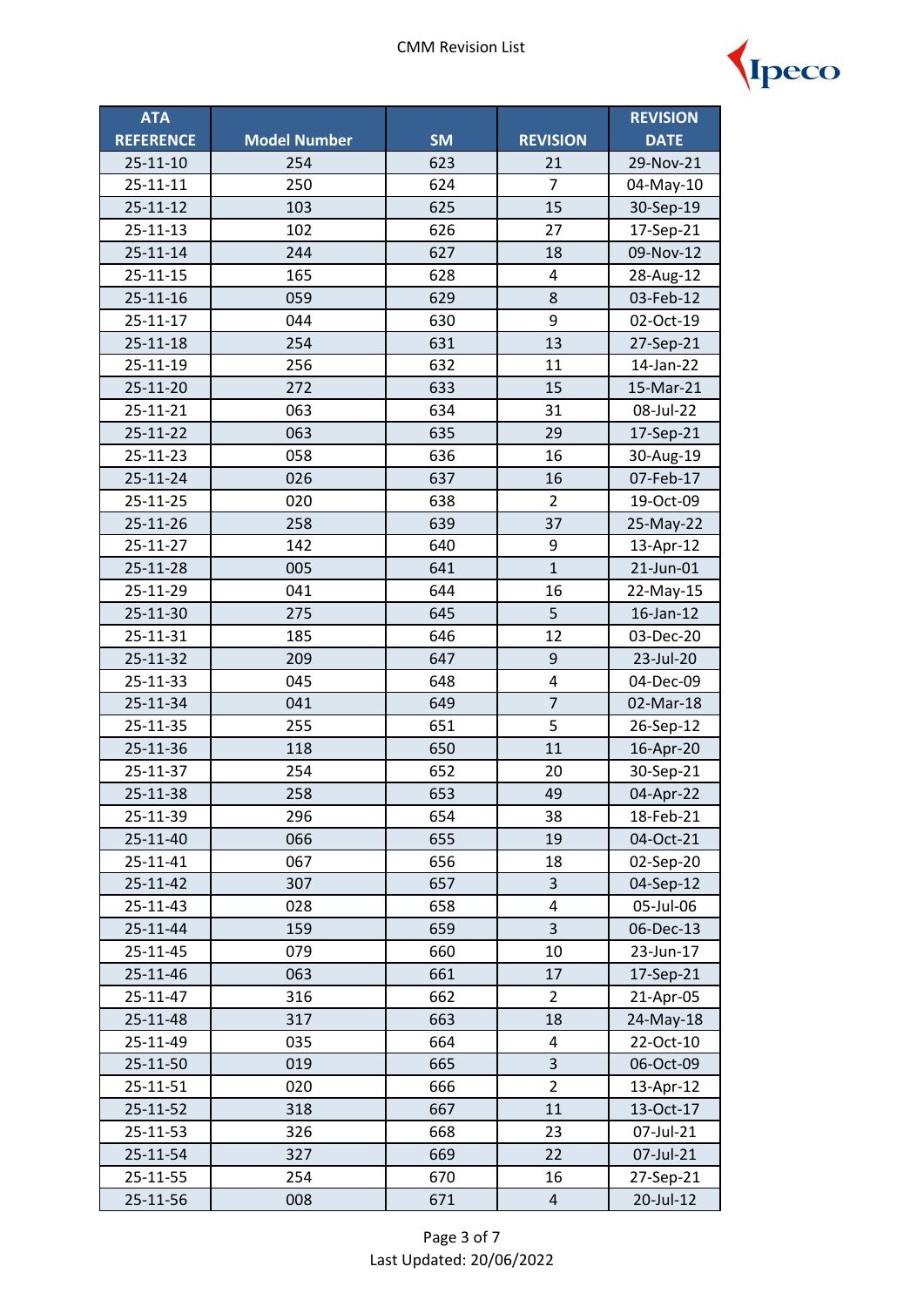

| <b>ATA</b>       |                     |           |                         | <b>REVISION</b>                                      |  |
|------------------|---------------------|-----------|-------------------------|------------------------------------------------------|--|
| <b>REFERENCE</b> | <b>Model Number</b> | <b>SM</b> | <b>REVISION</b>         | <b>DATE</b>                                          |  |
| 25-11-57         | 390                 | 672       | 2                       | 01-Dec-15                                            |  |
| 25-11-58         | 009                 | 673       | 6                       | 04-Dec-20                                            |  |
| 25-11-62         | 341                 | 677       | 16                      | 07-Apr-22                                            |  |
| 25-11-65         | 058                 | 680       | $\overline{2}$          | 10-Aug-21                                            |  |
| 25-11-66         | 318                 | 681       | 20                      | 29-Apr-22                                            |  |
| 25-11-67         | 026                 | 682       | 6                       | 31-May-16                                            |  |
| 25-11-68         | 254                 | 683       | 9                       | 27-Sep-21                                            |  |
| 25-11-69         | 380                 | 684       | 38                      | 01-May-22                                            |  |
| 25-11-70         | 383                 | 685       | 30                      | 25-May-21                                            |  |
| 25-11-71         | 384                 | 686       | 14                      | 08-Apr-22                                            |  |
| 25-11-72         | 386                 | 687       | 13                      | 14-Jan-22                                            |  |
| 25-11-73         | 382                 | 688       | 12                      | 19-Jan-22                                            |  |
| 25-11-74         | 424                 | 689       | 12                      | 02-Aug-21                                            |  |
| 25-11-75         | 441                 | 690       | 14                      | 21-Jan-20                                            |  |
| 25-11-77         | 444                 | 692       | 29                      | 20-Sep-21                                            |  |
| 25-11-78         | 275                 | 693       | $\mathbf{1}$            | 20-Jan-12                                            |  |
| 25-11-79         | 449                 | 694       | 17                      | 05-May-22                                            |  |
| 25-11-81         | 458                 | 697       | 20                      | 02-Feb-22                                            |  |
|                  |                     |           |                         |                                                      |  |
| 25-11-82         | 453                 | 698       |                         | SUPSD BY SM1031 25-20-24 TO SM1032 25-21-07 25-20-35 |  |
| 25-11-83         | 469                 | 699       | $\overline{7}$          | 06-Sep-19                                            |  |
| 25-11-84         | 470                 | 700       | 5                       | 16-Feb-18                                            |  |
| 25-11-85         | 188                 | 701       | $\mathbf{1}$            | 23-Mar-17                                            |  |
| 25-11-86         | 318                 | 702       | $\overline{7}$          | 22-Mar-21                                            |  |
| 25-11-88         | 469                 | 704       | 11                      | 10-Aug-21                                            |  |
| 25-11-89         | 470                 | 705       | $\mathbf{1}$            | 27-Jun-19                                            |  |
| 25-11-90         | 063                 | 706       | 5                       | 17-Sep-21                                            |  |
| 25-11-91         | 318                 | 707       | $\pmb{4}$               | 22-Mar-21                                            |  |
| 25-11-92         | 482                 | 708       | $\overline{7}$          | 20-Nov-20                                            |  |
| 25-14-01         | 612                 | 401       | 4                       | 04-Mar-97                                            |  |
| 25-14-02         | 612                 | 402       | 3                       | 15-May-96                                            |  |
| 25-20-01         | 626                 | 403       | $2 - 01$                | 16-Oct-98                                            |  |
| 25-20-02         | 626                 | 404       | $\overline{2}$          | 21-May-98                                            |  |
| 25-20-03         | 638                 | 405       | $\mathbf{1}$            | 16-Feb-00                                            |  |
| 25-20-04         | 638                 | 406       | $\mathbf 1$             | 16-Feb-02                                            |  |
| 25-20-04         | 204/205/304         | 101       | $\overline{\mathbf{4}}$ | 07-Dec-21                                            |  |
| 25-20-05         | 639                 | 407       | $\mathbf{1}$            | 16-Feb-00                                            |  |
| 25-20-06         | 628                 | 408       | $\mathbf{1}$            | 04-Aug-00                                            |  |
| 25-20-07         | 668                 | 409       | $\mathbf{1}$            | 20-Dec-00                                            |  |
| 25-20-08         | 670                 | 410       | 3                       | 20-Jun-03                                            |  |
| 25-20-09         | 665                 | 411       | $\overline{\mathbf{3}}$ | 01-Jan-03                                            |  |
| 25-20-10         | 667                 | 412       | 3                       | 01-Jan-03                                            |  |
| 25-20-11         | 666                 | 413       | 6                       | 21-Feb-07                                            |  |
| 25-20-12         | 830                 | 414       | 0                       | 30-Apr-03                                            |  |
| 25-20-13         | 710                 | 415       | $\mathbf{1}$            | 06-May-04                                            |  |
| 25-20-14         | 711                 | 416       | $\overline{2}$          | 07-Mar-05                                            |  |
| 25-20-15         | 770                 | 417       | $\overline{2}$          | 27-Jan-20                                            |  |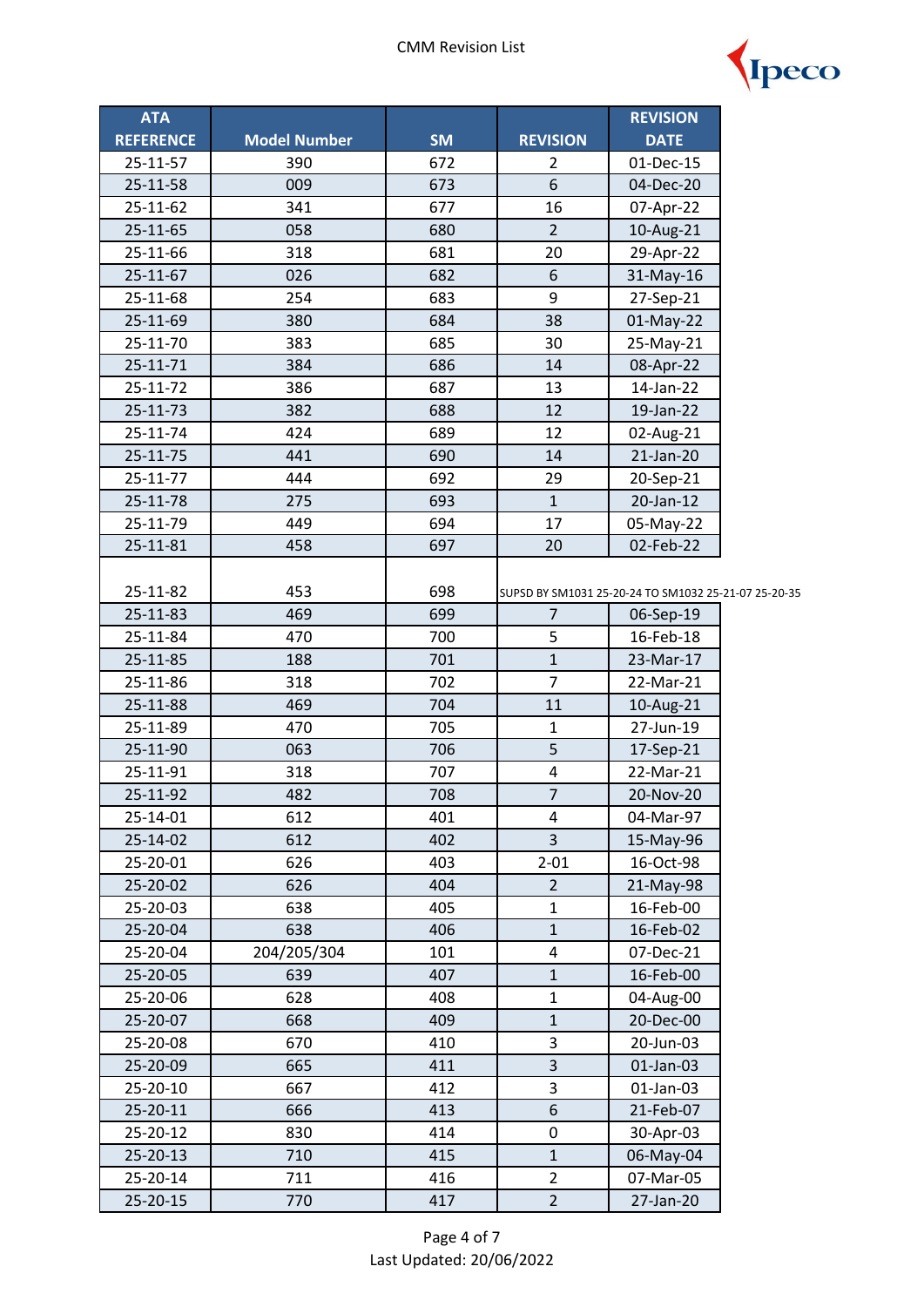

| <b>ATA</b>       |                     |           |                          | <b>REVISION</b> |
|------------------|---------------------|-----------|--------------------------|-----------------|
| <b>REFERENCE</b> | <b>Model Number</b> | <b>SM</b> | <b>REVISION</b>          | <b>DATE</b>     |
| 25-20-16         | 718                 | 418       | 1                        | 26-Jan-06       |
| 25-20-17         | 728                 | 419       | 3                        | 28-Jun-07       |
| 25-20-17         | 204CR/205CR/304CR   | 102       | 12                       | 18-May-22       |
| 25-20-18         | 666                 | 420       | $\mathbf{1}$             | 12-Jan-07       |
| 25-20-19         | 805                 | 1026      | $\mathbf{1}$             | 28-Apr-16       |
| 25-20-20         | 805                 | 1027      | $\pmb{0}$                | 17-Apr-14       |
| 25-20-21         | 471                 | 1028      | 0                        | 15-Dec-15       |
| 25-20-22         | 471                 | 1029      | 11                       | 19-Aug-21       |
| 25-20-23         | 471                 | 1030      | 9                        | 22-Apr-20       |
| 25-20-24         | 453                 | 1031      | $\overline{2}$           | 20-Oct-21       |
| 25-20-25         | 453                 | 1032      | $\overline{2}$           | 20-Oct-21       |
| 25-20-26         | 453                 | 1033      | $\overline{4}$           | 28-Feb-22       |
| 25-20-27         | 453                 | 1034      | $\overline{\mathbf{4}}$  | 28-Feb-22       |
| 25-20-28         | 453                 | 1035      | $\pmb{4}$                | 28-Feb-22       |
| 25-20-29         | 453                 | 1036      | $\mathbf{1}$             | 20-Oct-21       |
| 25-20-30         | 453                 | 1037      | $\overline{1}$           | 13-Jan-21       |
| 25-20-31         | 453                 | 1038      | $\mathbf{1}$             | 28-Feb-20       |
| 25-20-32         | 453                 | 1039      | $\overline{1}$           | 20-Oct-21       |
| 25-20-33         | 453                 | 1040      | $\mathbf{1}$             | 13-Jan-21       |
| 25-20-34         | 453                 | 1041      | $\mathbf{1}$             | 28-Feb-20       |
| 25-20-35         | 453                 | 1042      | $\mathbf{1}$             | 20-Oct-21       |
| 25-20-36         | 453                 | 1043      | $\overline{2}$           | 30-Jun-21       |
| 25-20-37         | 477                 | 1044      | 13                       | 19-May-22       |
| 25-20-38         | 453                 | 1045      | $\overline{c}$           | 30-Jun-21       |
| 25-20-39         | 479                 | 1046      | $\overline{2}$           | 31-Jan-20       |
| 25-20-40         | 481                 | 1047      | 5                        | 03-May-22       |
| 25-20-44         | 415                 | 1051      | $\mathbf{1}$             | 10-Feb-20       |
| 25-20-45         | 416                 | 1052      | $\overline{3}$           | 21-May-21       |
| 25-20-46         | 417                 | 1053      | 3                        | 27-May-21       |
| 25-20-59         | 417                 | 1066      | 00                       | 20-Apr-22       |
| 25-20-47         | 419                 | 1054      | 0                        | 14-Mar-22       |
| 25-20-48         | 419                 | 1056      | 0                        | 14-Mar-22       |
| 25-20-50         | 479                 | 1057      | $\overline{2}$           | 31-Mar-21       |
| 25-20-53         | 480                 | 1060      | 3                        | 02-Dec-21       |
| 25-20-54         | 415                 | 1061      | 0                        | 21-Jan-21       |
| 25-20-55         | 453                 | 1062      | $\mathbf{1}$             | 25-Aug-21       |
| 25-21-01         | 252                 | 642       | 16                       | 02-Sep-16       |
| 25-21-02         | 253                 | 643       | SUPSD BY SM1005 25-21-07 |                 |
| 25-21-03         | 303                 | 1001      | 2                        | 03-Jul-06       |
| 25-21-04         | 334                 | 1002      | 33                       | 12-Jan-21       |
| 25-21-05         | 325                 | 1003      | 9                        | 20-Dec-19       |
| 25-21-06         | 348                 | 1004      | 6                        | 10-Sep-10       |
| 25-21-07         | 253                 | 1005      | 6                        | 14-Jan-22       |
| 25-21-10         | 427                 | 1008      | $\overline{2}$           | 17-Aug-11       |
| 25-21-11         | 394                 | 1009      | 5                        | 23-Feb-16       |
| 25-21-12         | 403                 | 1010      | 13                       | 08-Jan-21       |
| 25-21-13         | 398                 | 1018      | 4                        | 17-Mar-15       |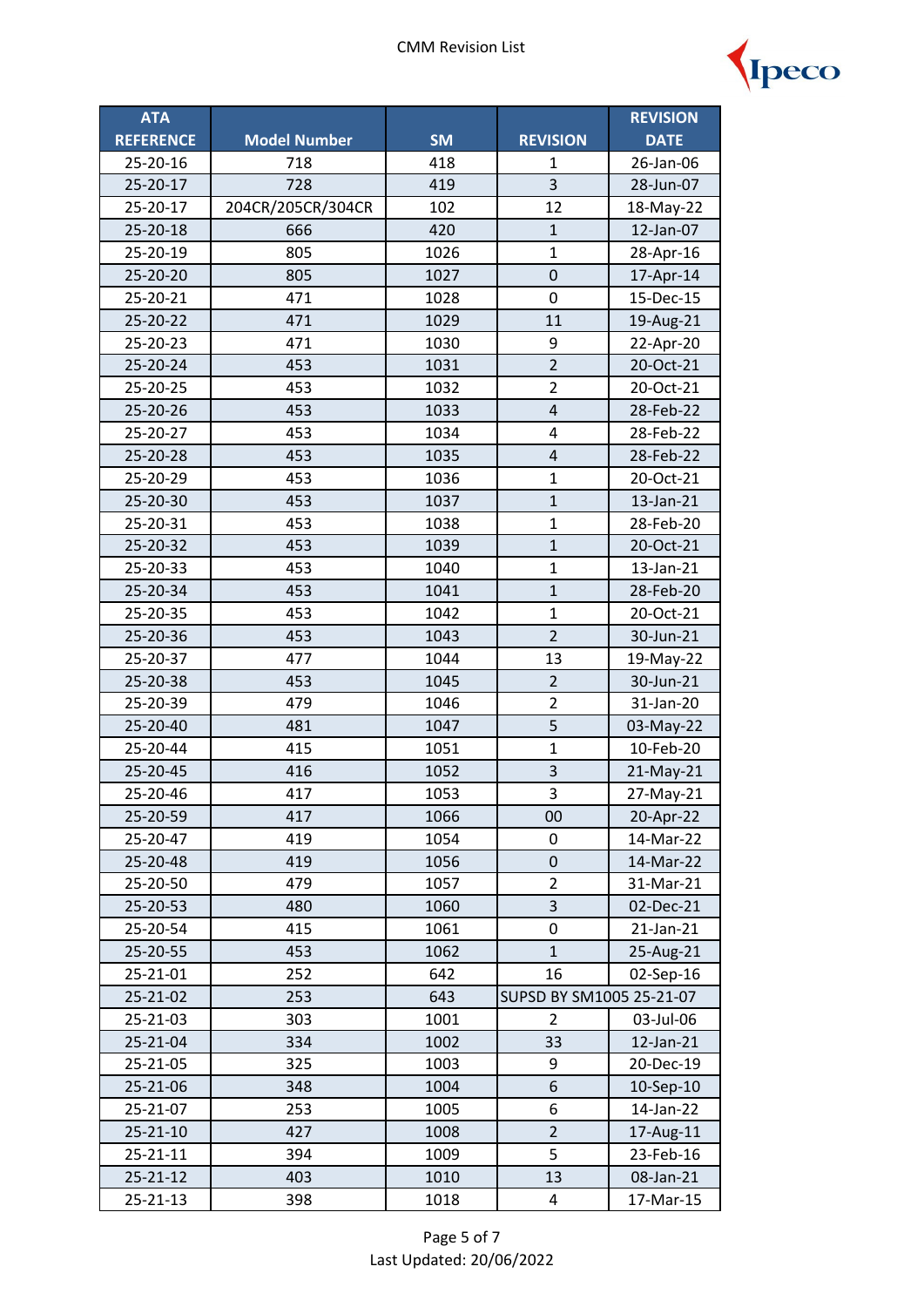

| <b>ATA</b>       |                     |           |                  | <b>REVISION</b> |
|------------------|---------------------|-----------|------------------|-----------------|
| <b>REFERENCE</b> | <b>Model Number</b> | <b>SM</b> | <b>REVISION</b>  | <b>DATE</b>     |
| $25 - 21 - 14$   | 409                 | 1012      | 3                | 30-Apr-21       |
| 25-21-15         | 407                 | 1013      | $\overline{7}$   | 21-Jan-19       |
| 25-21-19         | 400                 | 1017      | 13               | 10-Sep-21       |
| 25-21-21         | 350                 | 1019      | $\mathbf{1}$     | 17-Sep-12       |
| 25-21-22         | 408                 | 1020      | $\boldsymbol{0}$ | 26-Sep-08       |
| 25-21-23         | 428                 | 1021      | $\overline{7}$   | 10-Aug-18       |
| $25 - 21 - 24$   | 429                 | 1022      | 6                | 13-Sep-18       |
| 25-21-26         | 413                 | 1024      | 5                | 27-Jul-21       |
| 25-30-01         | 725                 | 421       | $\mathbf{1}$     | 09-Jun-08       |
| 25-30-16         | 65-22-001           | 104       | 0                | 30-Dec-96       |
| 25-31-02         | WB3002 & 909        | 105       | 24               | 25-Jun-21       |
| 25-31-04         | WB3004              | 106       | 1A               | 23-Apr-07       |
| 25-31-06         | WB3003              | 107       | $\overline{2}$   | 01-Sep-02       |
| 25-31-07         | WB3005              | 108       | 13               | 19-May-21       |
| 25-31-08         | <b>WB2004</b>       | 109       | 1A               | 23-Apr-07       |
| 25-31-11         | 906                 | 110       | 18               | 17-Jun-22       |
| 25-32-08         | 943                 | 150       | $\mathbf{1}$     | 14-Sep-20       |
| 25-33-01         | 923                 | 147       | 0                | 31-Jul-19       |
| 25-33-02         | 908                 | 111       | 3                | 21-Apr-15       |
| 25-34-04         | 900                 | 112       | 10               | 17-Aug-21       |
| $25 - 34 - 15$   | 922                 | 132       | $\overline{4}$   | 19-Nov-20       |
| 25-34-16         | 922                 | 133       | 5                | 19-Nov-20       |
| 25-34-17         | 944                 | 148       | $\mathbf 0$      | 04-May-18       |
| 25-34-18         | 930                 | 155       | $\mathbf{1}$     | 29-Apr-21       |
| 25-34-19         | 930                 | 156       | $\overline{1}$   | 29-Apr-21       |
| 25-35-01         | 01433-1000          | N/A       | 5                | 07-Dec-21       |
| 25-36-18         | AR2010/12           | 121       | $\overline{2}$   | 16-Oct-98       |
| 25-36-22         | AR2010/12           | 113       | $\overline{2}$   | 19-Oct-98       |
| 25-36-23         | AR3008              | 114       | $\overline{2}$   | 01-Jul-08       |
| 25-36-25         | AR3021/22           | 115       | 5                | 04-Feb-08       |
| 25-36-36         | AR2020              | 127       | 0                | 01-Oct-02       |
| 25-36-40         | AR3008              | 116       | 3                | 16-Jun-08       |
| 25-36-42         | AR3020              | 117       | $\pmb{4}$        | 12-Feb-20       |
| 25-36-43         | 902                 | 118       | 3                | 21-Jul-07       |
| 25-36-44         | 907                 | 119       | 22               | 19-Nov-20       |
| 25-36-45         | 907                 | 120       | 0                | 04-Jul-08       |
| 25-36-47         | AR3008              | 128       | 3                | 14-Dec-20       |
| 25-36-48         | 919                 | 129       | 18               | 28-Sep-21       |
| 25-36-49         | 921                 | 131       | 11               | 18-Dec-20       |
| 25-36-50         | 928                 | 122       | 4                | 07-Apr-22       |
| 25-36-51         | 945                 | 149       | $\mathbf{1}$     | 25-Jan-22       |
| 25-36-52         | 945                 | 153       | 3                | 22-Mar-22       |
| 25-37-01         | 916                 | 135       | 16               | 09-Sep-21       |
| 25-37-02         | 932                 | 151       | 10               | 01-Dec-21       |
| 25-37-03         | 933                 | 152       | 2                | 12-Aug-21       |
| 25-40-01         | 724                 | 422       | $\mathbf{1}$     | 17-Mar-08       |
| 25-40-20         | 805                 | 300       | 0                | 17-Apr-14       |